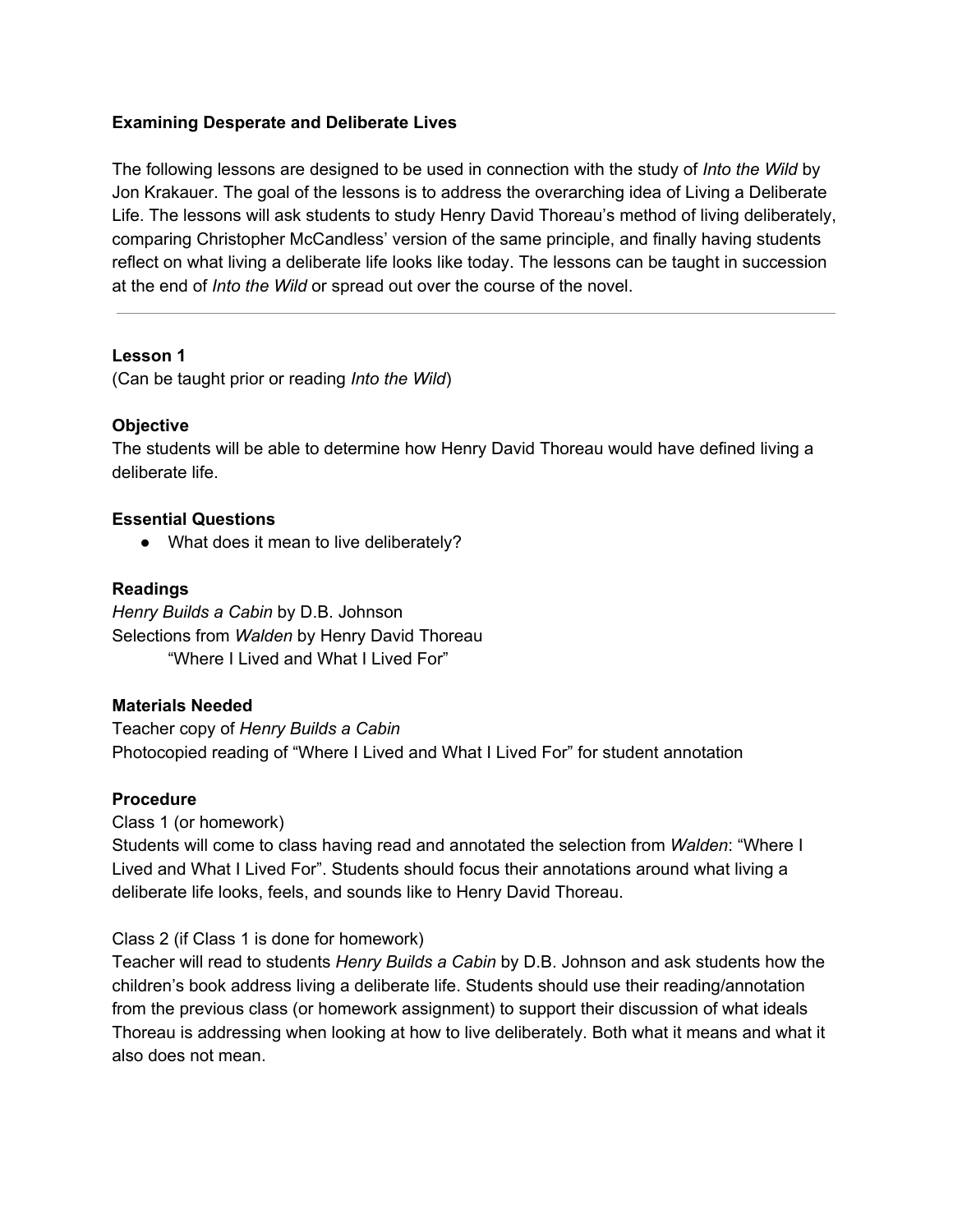## **Assessment:**

Students will map out Thoreau and his methods of living deliberately. This can be done through discussion, an exit ticket, or a paragraph response.

# **Lesson 2**

(This lesson should be taught at least half way through *Into the Wild*)

# **Objective**

The students will be able to analyze what living a deliberate life looked like to McCandless and compare and contrast it to Thoreau's definition of living deliberately.

# **Essential Questions**

- Who is Thoreau, really?
- How is Thoreau misconstrued?

# **Readings**

"Thoreau's Journal a Life of Listening" from *The Morgan Museum & Library* website Selections from *Walden* by Henry David Thoreau

"Solitude"

# **Materials Needed**

Access to computers with audio and internet access Copies of "Solitude" from *Walden* Copies of *Into the Wild*

## **Procedure**

Prior to the start of class students should read and annotate the "Solitude" section of *Walden.* As they annotation they should pay attention to the solitude that Thoreau is seeking and how it is similar to and/or different from the solitude that McCandless is seeking in Alaska.

Students will start class by listening to selections from "Thoreau's Journal a Life of Listening" on *The Morgan Museum & Library* website. As students listen they should jot down notes on who Thoreau is. For example, a friend, surveyor, activist, etc.

The teacher will use this as a jumping off point to address who Thoreau really is. Teacher should highlight that Thoreau is a part of the Concord society(active in the life of his town) , he is a Surveyor (knows the land he is living on), friend (visits others and others visit him), activist, not a hermit (he is by no means alone in a cabin in the woods for an extended period of time), etc…. This should lead to a class discussion on the differences between Thoreau and McCandless. Does McCandless misconstrue Thoreau? How are the similar? How are the different?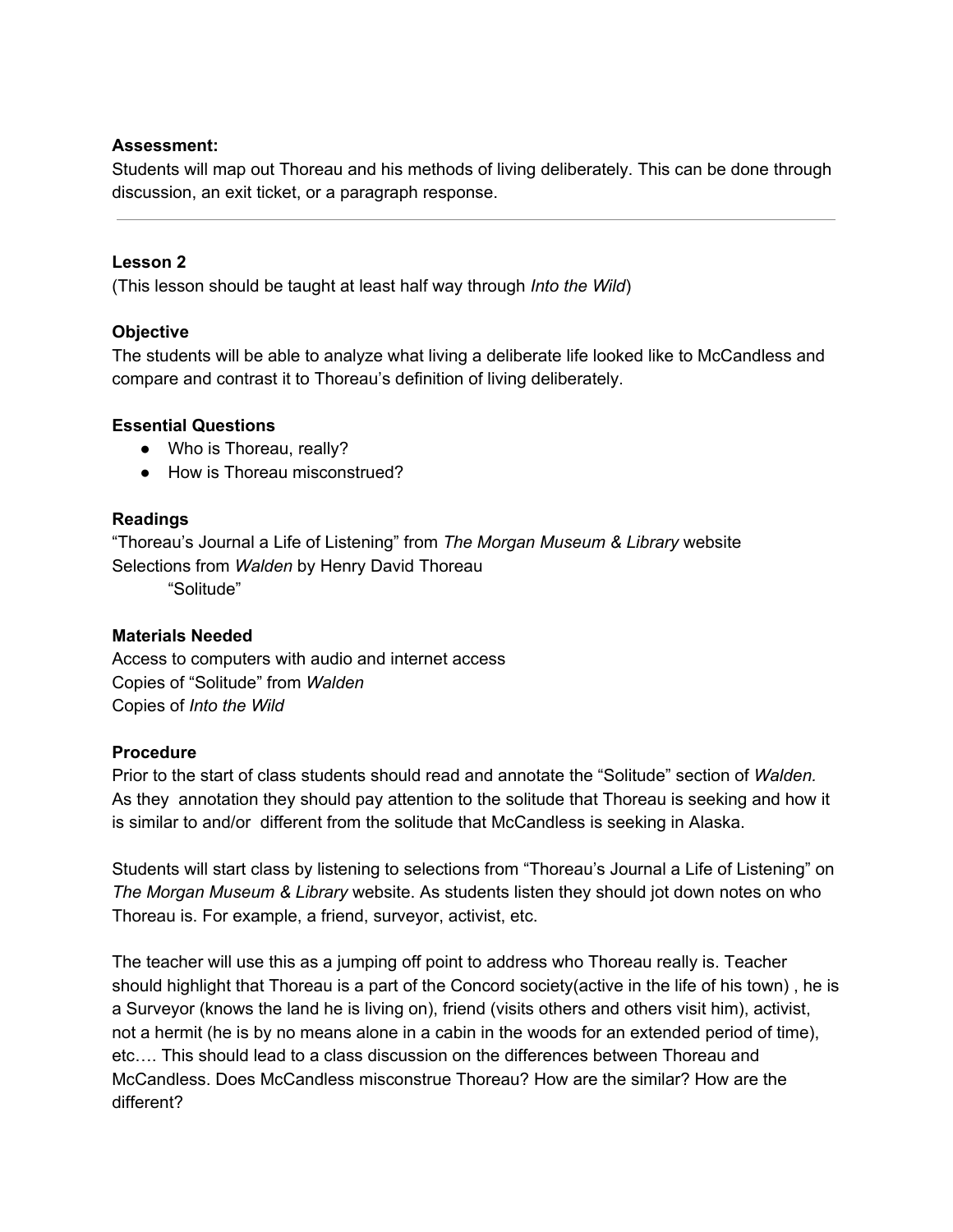## **Assessment:**

Have students write a discussion between Thoreau and McCandless about what it means to live a deliberate life. They should use the notes from the class discussion as well as their annotation from "Solitude" and Lesson 1.

### **Lesson 3**

(This lesson should be taught at the conclusion of the unit)

## **Objective**

The students will be able to write a personal statement on what living a deliberate looks like today.

### **Essential Questions**

- How can we practice living deliberately today?
- How do we practice living a deliberate life without falling into someone else's rut?

#### **Readings**

Selections from *Walden* by Henry David Thoreau Excerpts from "Conclusion"

## **Materials Needed**

Copy of "Conclusion" from *Walden*

## **Procedure**

Together as a class students and teacher should examine "Conclusion" starting with, "I left the woods for as good a reason as I went there..." and ending with "Now put the foundations under them". The teacher should then lead a discussion with the class pulling in some of the following questions. What call of action does Thoreau put before us? What point is he trying to make when talking about his feet wearing a path from his door to the pond-side? What about when reflecting that it is still there 5 to 6 years later? Can we live a deliberate life by following someone else's example or must we find an original version? When the teacher is satisfied he/she will assign students to write a personal statement on how can we practice living deliberately today.

## **Assessment**

We can't all build a cabin by the woods and we are not all going to take off for Alaska...So, how do we live deliberately today?